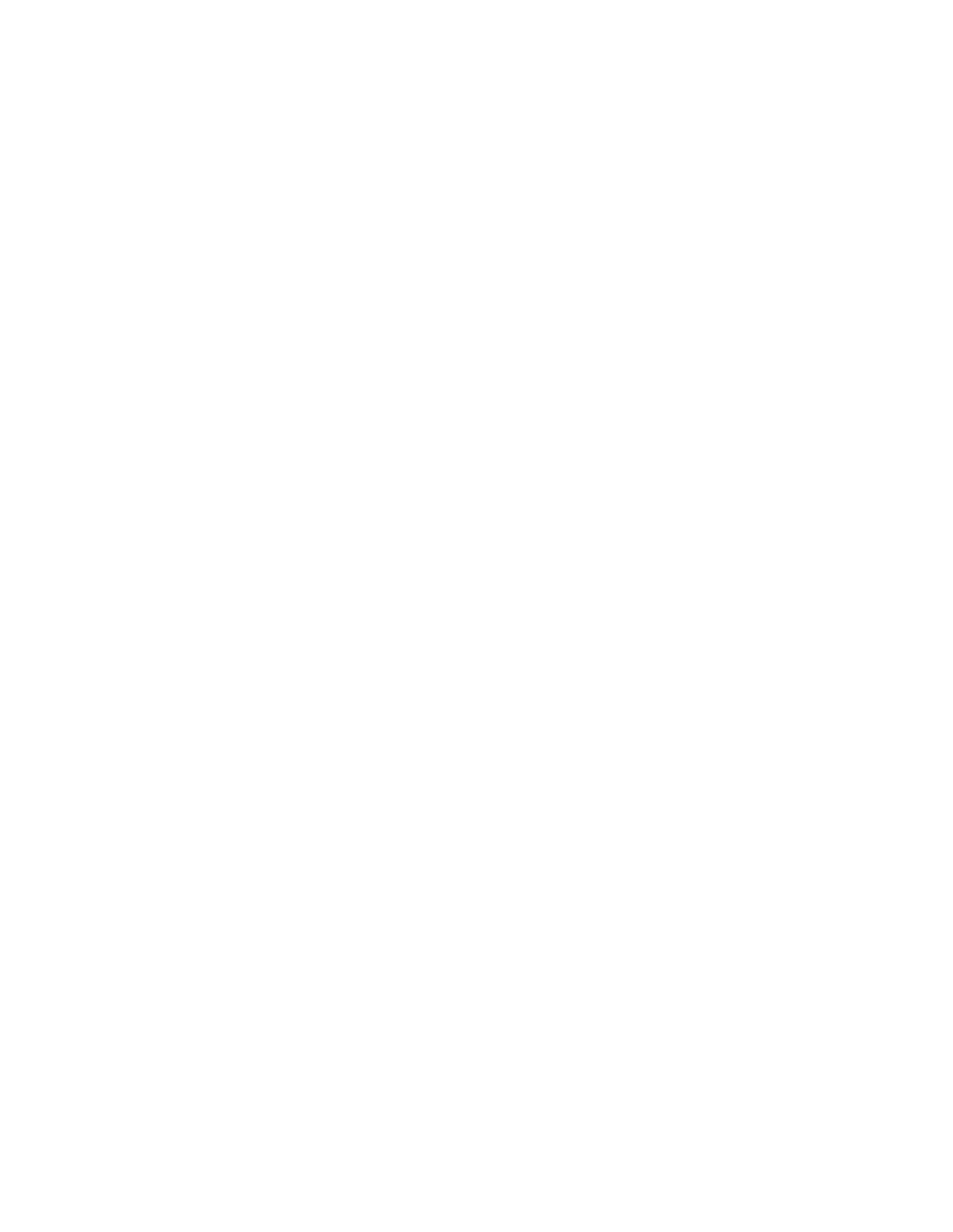



**APPLICATION FOR RATES EXEMPTION**

Section 6.26 of the *Local Government Act 1995*



 $\square\square$ 

Does the organisation own or lease the rateable land? (If leased, is the lessee responsible for rates under the lease agreement)? If so, please provide a certificate of the lease.

Please specify from the appropriate organisational purposes below:

RELIGIOUS BODIES PUBLIC BENEVOLENT INSTITUTION  $\Box$ 



SCHOOL/KINDERGARTEN

POVERTY RELIEF OTHER\_\_\_\_\_\_\_\_\_\_\_\_\_\_\_\_\_\_\_\_\_  $\Box$  $\Box$ 

Is the organisation exempt from the payment of rates under Legislation other than the Local Government Act?

If so, please provide details of the specific Legislation

## **4. DOCUMENT REQUIREMENTS**

Please provide a copy of (in addition to those specified in Section 3):



Organisation's Constitution

Written statement, outlining the nature of the organisation's operations. It should include the following details:

- Use and occupancy of the property
- Type of service provided (e.g. food, accommodation etc)
- Frequency of service provision (e.g. full-time, daily, weekly etc)
- Whether payment is received for the service

Floor plan of the leased property area, if only part of the property is to be exempt

Copies of the current years audited financial or other statements for the organisation to the satisfaction of Council.

## **5. AUTHORISATION**

- By signing this application, I hereby certify that the information provided is true and correct to the best of my knowledge.
- I understand that Applications must be submitted by 31 March to be considered for the subsequent financial year.
- I have read and understand the Town's policy *02/004 Rating.*

| Name:         |       |
|---------------|-------|
| Position:     |       |
| Organisation: |       |
| Signed:       | Date: |